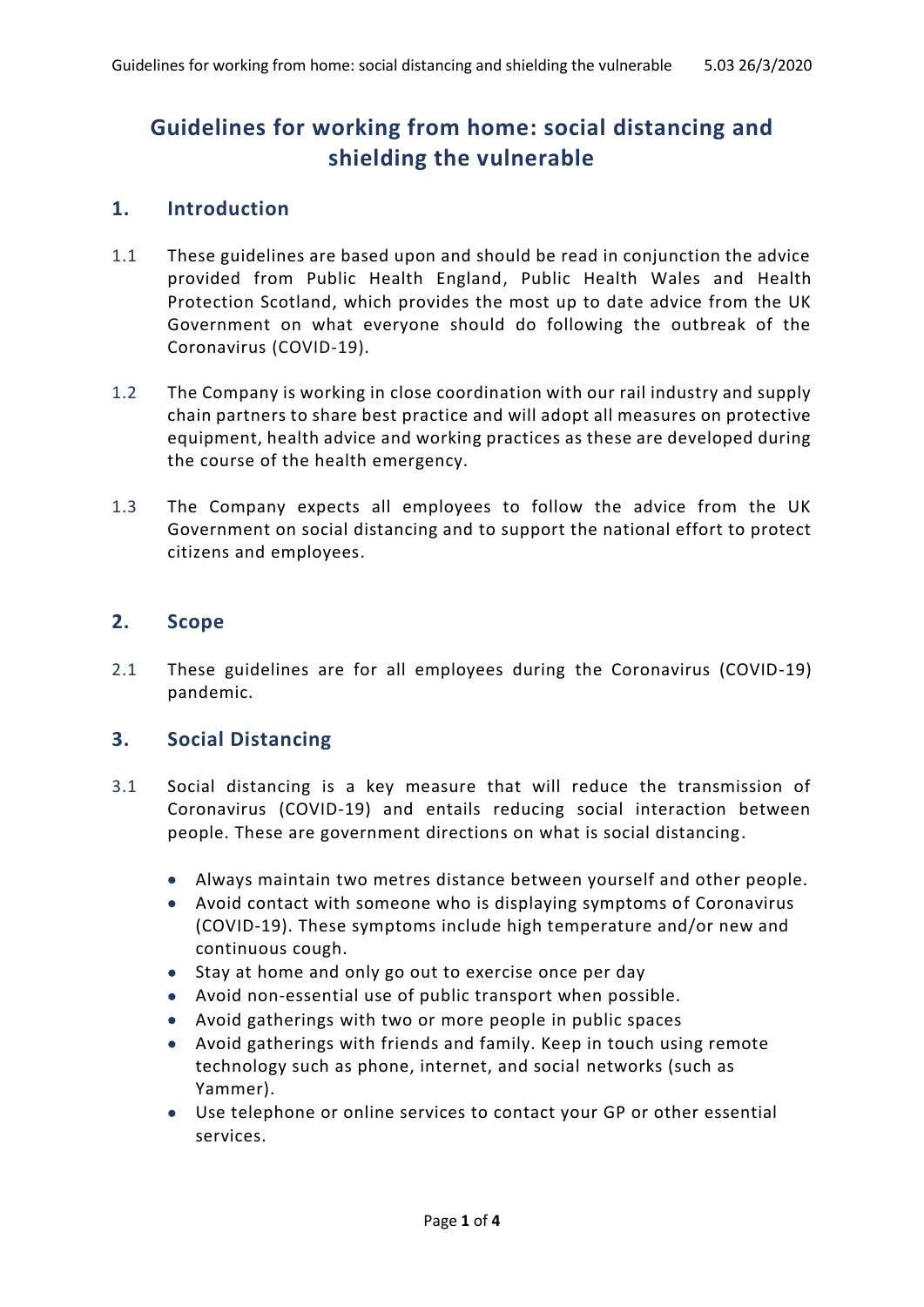3.2 All employees whether they are continuing to attend work to keep the network running or working from home will be expected to practice social distancing where ever possible.

## **4. Social Distancing whilst working at home**

- 4.1 Employees working from home should follow social distancing advice at all times. Practical guidance on working from home is available on [MyConnect.](https://networkrail.sharepoint.com/sites/myconnect/communications/Pages/Coronavirus-Info-Hub.aspx)
- 4.2 The arrangements for employees working from home should be agreed with the employee's line manager. These should include;
	- when employees will be contactable and
	- the circumstances and times when a non-critical employee can access the Company's servers and online facilities via Network Rails VPN.

Managers may agree work to be completed offline (without accessing Network Rails VPN).

- 4.3 Any working from home arrangements will be temporary, and employees' terms and conditions, including their location of work will remain unchanged.
- 4.4 Employees will be paid as normal whilst working from home.
- 4.5 Extra expenses or allowances will not be paid for WiFi, electricity and heating working for employees who work from home on a temporary basis in response to the Coronavirus (COVID-19) pandemic.
- 4.6 Employees will be expected to be flexible, as far as practicable, about when and how they work from home to ensure critical workers can access the network when required, and the internet and other systems are not overloaded.
- 4.7 Managers and colleagues will be expected to maintain regular two-way communication. The Company is keen to ensure that employees working from home are supported and do not feel isolated. Route Services IT have provided access to Microsoft Teams and Links to Microsoft Office (outside of the remote VPN). The Company actively encourages employees to use internal social networks such as Yammer and Microsoft Teams to keep in contact with each other. Employees can take items of Network Rail property for home working on the understanding that they will be returned.
- 4.8 Team meetings are encouraged and can occur using teleconferencing, Microsoft Teams or Skype.
- 4.9 When working from home, employees will be expected to review their own working arrangements and work in a safe way at all times. Should employees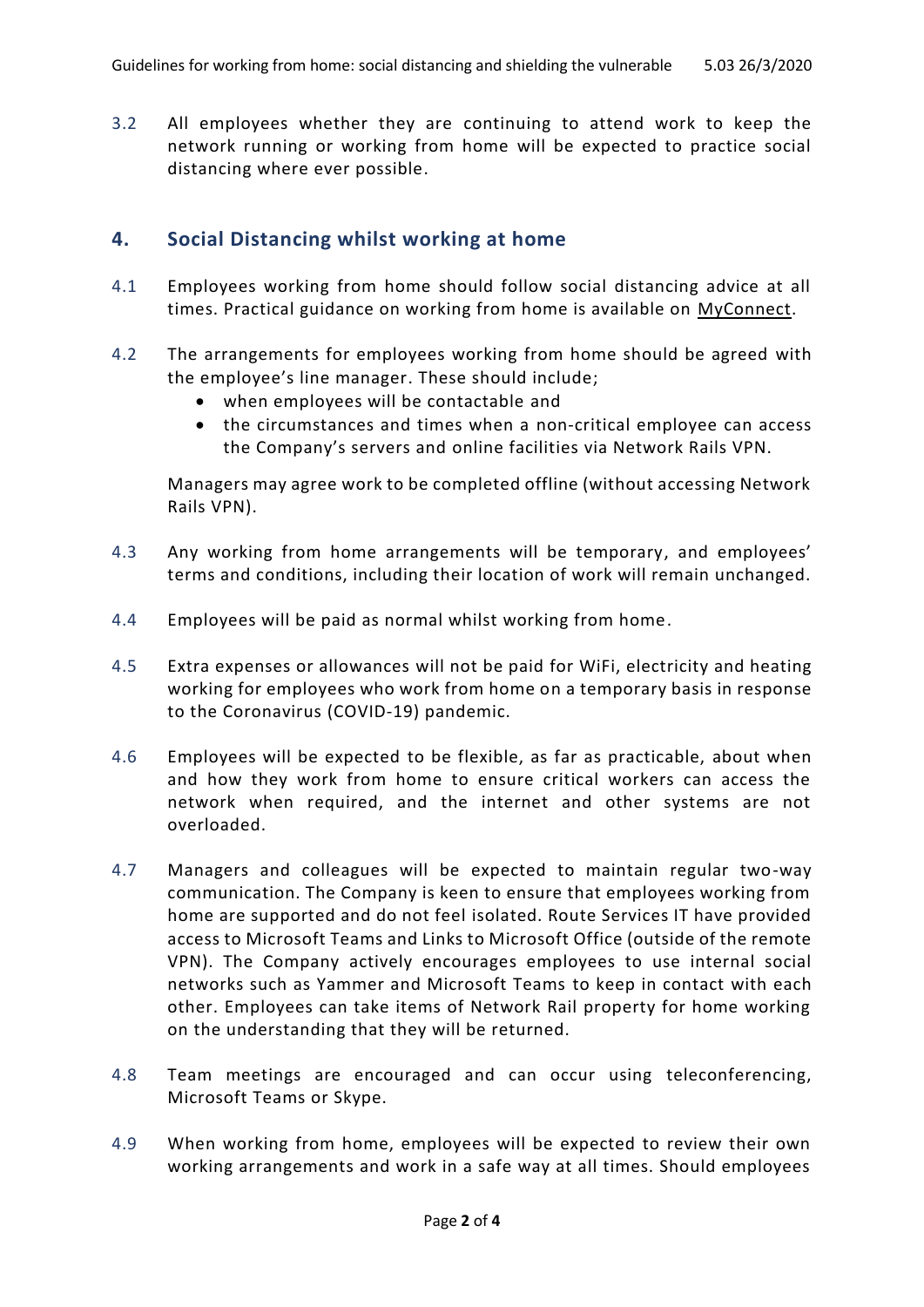have any concerns about the health and safety of their home working arrangements they should speak to their line manager as soon as possible.

4.10 Whilst working from home, employees are actively encouraged to continue talking to each other and to read the wellbeing resources available on [MyConnect.](https://networkrail.sharepoint.com/sites/myconnect/ste/Pages/Supporting-Mental-Wellbeing.aspx)

## **5. Visitors whilst working at home**

- 5.1 It is important to minimise physical contact with other people, and therefore employees should minimise visitors to their home to essential people only, for example; carers, doctors, food, pharmaceutical and essential item delivery drivers.
- 5.2 Employees should not leave home to visit other employees or for any other reason unless it is for one of the limited reasons permitted under the government instructions.

#### **6. Caring for someone**

6.1 If an employee's dependant such as a partner, child or relative in the same household gets Coronavirus (COVID-19) symptoms, the employee should selfisolate and work from home. If that's not possible and they need to self-isolate (symptom free) but cannot work from home, then this will be recorded as paid special leave.

Individuals will be paid their full pay. For those working to a roster, this will include their base published roster plus their contractual allowances.

- 6.2 Self-isolation should be for 14 days from the onset of symptoms of the first person who displays them in the household. If the employee is a critical worker and cannot work from home, they can return to the workplace.
- 6.3 We are in the process of securing tests to provide some reassurance for those who care for the vulnerable

## **7. Shielding Vulnerable Employees**

7.1 There are some clinical conditions which put people at a high risk from Coronavirus (COVID-19). These employees will be informed by letter from the NHS that they are vulnerable and must not attend work and self-isolate for a minimum of 12 weeks from week (commencing from 17 March 2020.)